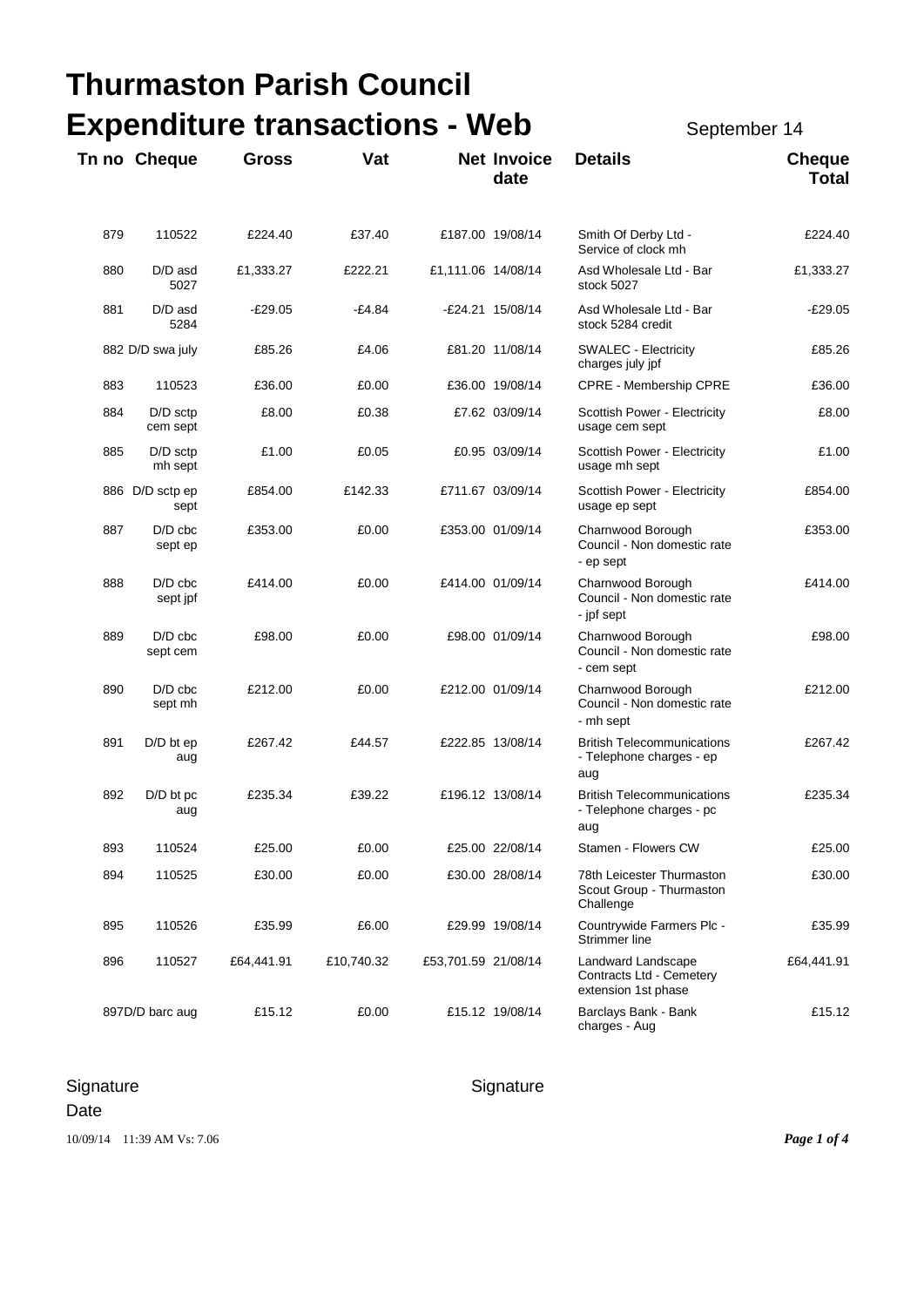|                |                     | Thurmaston Parish Council                       |            |                    |                        |                 |                                                        |              |  |
|----------------|---------------------|-------------------------------------------------|------------|--------------------|------------------------|-----------------|--------------------------------------------------------|--------------|--|
|                |                     | <b>Expenditure transactions - approval list</b> |            |                    |                        |                 | September 14                                           |              |  |
| Tn no Cheque   |                     | <b>Gross Vat</b>                                | <b>Net</b> | <b>Invoice</b>     | <b>Details</b><br>date |                 | <b>Cheque</b>                                          | <b>Total</b> |  |
| 898            | D/D asd<br>6408     | £627.89                                         | £104.65    |                    | £523.24 28/08/14       | stock 6408      | Asd Wholesale Ltd - Bar                                | £627.89      |  |
| 899            | 110528              | £14.40                                          | £2.40      |                    | £12.00 12/08/14        | <b>Uniforms</b> | Sygnature Workwear Ltd -                               |              |  |
| 900            | 110529              | £292.08                                         | £48.68     |                    | £243.40 13/08/14       |                 | Morgan's (Locksmiths) -<br>Padlocks for gates          |              |  |
| 901            | D/D cctv sil<br>aug | £23.02                                          | £3.83      |                    | £19.19 19/08/14        |                 | <b>British Telecommunications</b><br>- CCTV Sil pk Aug |              |  |
|                | 902D/D bcrd aug     | £101.10                                         | £4.00      |                    | £97.10 31/08/14        |                 | Barclaycard - Set up fees &<br>monthly charges Aug     | £101.10      |  |
| 903            | Bobs espo<br>sept   | £509.84                                         | £84.95     |                    | £424.89 29/07/14       | Espo -          |                                                        | £509.84      |  |
| 1              |                     | £33.16                                          | £5.50      | £27.66             |                        | LC&P            | Craft materials 3766                                   |              |  |
| 2              |                     | £28.27                                          | £4.71      | £23.56             |                        | LC&P            | Craft materials 3768                                   |              |  |
| 3              |                     | £4.14                                           | £0.69      | £3.45              |                        | LC&P            | Craft materials 1959                                   |              |  |
| 4              |                     | £3.07                                           | £0.51      | £2.56              |                        | LC&P            | Craft materials 1958                                   |              |  |
| 5              |                     | £96.78                                          | £16.13     | £80.65             |                        | LC&P            | Cleaning Materials 3627                                |              |  |
| 6              |                     | £2.03                                           | £0.34      | £1.69              |                        | LC&P            | Craft materials 7346                                   |              |  |
| 7              |                     | £14.21                                          | £2.37      | £11.84             |                        | <b>GEN</b>      | Stationery 8529                                        |              |  |
| 8              |                     | £8.10                                           | £1.35      | £6.75              |                        | LC&P            | Cleaning materials 8529                                |              |  |
| 9              |                     | £276.00                                         | £46.00     | £230.00            |                        | LC&P            | New mats 2263                                          |              |  |
| 10             |                     | £8.95                                           | £1.49      | £7.46              |                        | LC&P            | Cleaning materials 6679                                |              |  |
| 11             |                     | £35.13                                          | £5.86      | £29.27             |                        | LC&P            | Cleaning materials 6697                                |              |  |
| 904            | Bobs rays<br>sept   | £253.69                                         | £41.03     |                    | £212.66 08/08/14       | Rays Supplies - |                                                        | £253.69      |  |
| 1              |                     | £93.76                                          | £15.00     | £78.76             |                        | LC&P            | Bar stock 6147                                         |              |  |
| $\overline{2}$ |                     | £74.64                                          | £11.82     | £62.82             |                        | LC&P            | Bar stock 7132                                         |              |  |
| 3              |                     | £85.29                                          | £14.21     | £71.08             |                        | LC&P            | Bar stock 7169                                         |              |  |
| 905            | 110530              | £5.00                                           | £0.00      |                    | £5.00 28/08/14         |                 | CPRE - AGM Mtg BS                                      | £5.00        |  |
| 906            | 110531              | £555.60                                         | £92.60     |                    | £463.00 28/08/14       | repairs         | G M Services - Playground                              |              |  |
| 907            | 110532              | £1,200.00                                       | £200.00    | £1,000.00 31/08/14 |                        |                 | Grant Thornton UK LLP -<br>Audit fee - 13-14           |              |  |
| 908            | Bobs allp<br>sept   | £128.44                                         | £21.41     |                    | £107.03 14/08/14       |                 | All Purpose Cleaning<br>Supplies -                     |              |  |
| 1              |                     | £89.05                                          | £14.84     | £74.21             |                        | LC&P            | Cleaning materials 4390                                |              |  |
| 2              |                     | £4.42                                           | £0.74      | £3.68              |                        | LC&P            | Cleaning materials 4644                                |              |  |
| 3              |                     | £34.97                                          | £5.83      | £29.14             |                        | LC&P            | Cleaning materials 4685                                |              |  |

# Signature Signature Signature

#### Date

10/09/14 11:39 AM Vs: 7.06 *Page 2 of 4*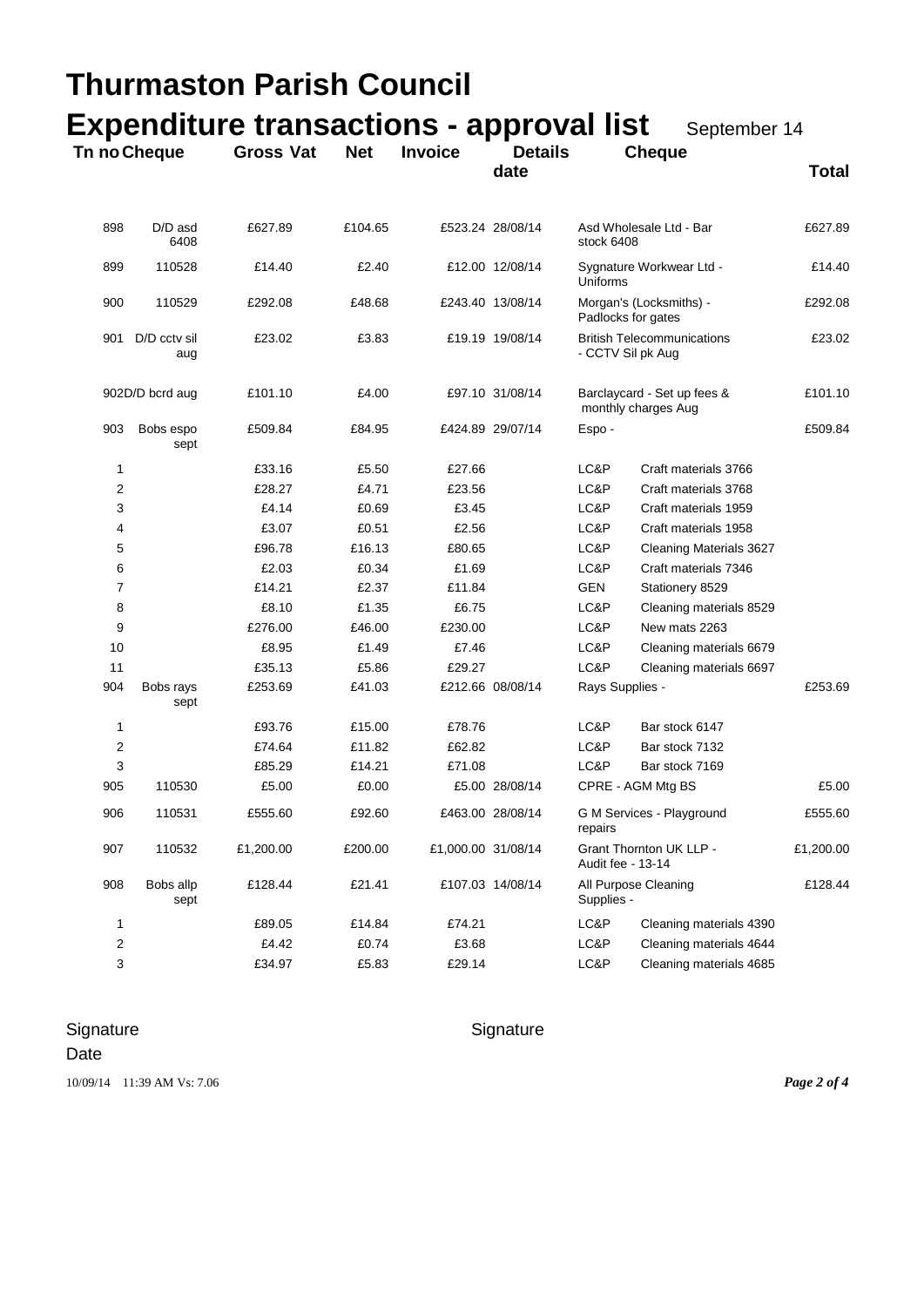| Thurmaston Parish Council<br><b>Expenditure transactions - approval list</b> |                     |                  |            |                     |                        |                                       |                                                            |              |  |
|------------------------------------------------------------------------------|---------------------|------------------|------------|---------------------|------------------------|---------------------------------------|------------------------------------------------------------|--------------|--|
| Tn no Cheque                                                                 |                     | <b>Gross Vat</b> | <b>Net</b> | <b>Invoice</b>      | <b>Details</b><br>date | September 14<br><b>Cheque</b>         |                                                            | <b>Total</b> |  |
|                                                                              |                     |                  |            |                     |                        |                                       |                                                            |              |  |
| 909                                                                          | Bobs clea<br>sept   | £203.50          | £0.00      |                     | £203.50 04/09/14       | Cleansweep -                          |                                                            | £203.50      |  |
| 1                                                                            |                     | £115.50          | £0.00      | £115.50             |                        | MH&C                                  | Cleaning services sept mh                                  |              |  |
| 2                                                                            |                     | £88.00           | £0.00      | £88.00              |                        | LC&P                                  | Cleaning services jpf sept                                 |              |  |
| 910                                                                          | 110533              | £2,701.65        | £450.28    | £2,251.37 19/08/14  |                        | PRS Ltd -                             |                                                            | £2,701.65    |  |
| 1                                                                            |                     | £340.85          | £56.81     | £284.04             |                        | MH&C                                  | Music Licence mh                                           |              |  |
| 2                                                                            |                     | £2,360.80        | £393.47    | £1,967.33           |                        | LC&P                                  | Music licence ep                                           |              |  |
| 911                                                                          | $D/D$ boc<br>aug    | £93.84           | £15.64     |                     | £78.20 31/08/14        | Aug                                   | BOC Ltd - Gas for bar -                                    | £93.84       |  |
| 912                                                                          | Bobs vik<br>sept    | £47.52           | £7.92      |                     | £39.60 15/08/14        | materials 3833                        | Viking Direct - Cleaning                                   | £47.52       |  |
| 914                                                                          | D/D asd<br>7037     | £1,037.87        | £172.98    |                     | £864.89 04/09/14       | Asd Wholesale Ltd - Bar<br>stock 7037 |                                                            | £1,037.87    |  |
| 915                                                                          | 110534              | £6.96            | £1.16      |                     | £5.80 07/08/14         | gd st                                 | Buildbase - Maintenance -                                  | £6.96        |  |
| 916                                                                          | 110535              | £199.87          | £11.92     |                     | £187.95 08/09/14       | Petty Cash -                          |                                                            | £199.87      |  |
| 1                                                                            |                     | £1.24            | £0.00      | £1.24               |                        | GEN                                   | Postage                                                    |              |  |
| 2                                                                            |                     | £13.99           | £0.00      | £13.99              |                        | LC&P                                  | Refreshments                                               |              |  |
| 3                                                                            |                     | £1.50            | £0.00      | £1.50               |                        | LC&P                                  | Cleaning materials                                         |              |  |
| 4                                                                            |                     | £71.48           | £11.92     | £59.56              |                        | MH&C                                  | Petrol                                                     |              |  |
| 5                                                                            |                     | £43.00           | £0.00      | £43.00              |                        | LC&P                                  | Keys for jpf                                               |              |  |
| 6                                                                            |                     | £42.16           | £0.00      | £42.16              |                        | LC&P                                  | Camp materials                                             |              |  |
| 7                                                                            |                     | £4.50            | £0.00      | £4.50               |                        | MH&C                                  | Maintenance mh                                             |              |  |
| 8                                                                            |                     | £18.00           | £0.00      | £18.00              |                        | <b>GEN</b>                            | Replacement phone DH                                       |              |  |
| 9                                                                            |                     | £4.00            | £0.00      | £4.00               |                        | LC&P                                  | Bar stock                                                  |              |  |
| 917                                                                          | 110536              | £86.21           | £0.00      |                     | £86.21 08/09/14        |                                       | DWP Debt Management -<br>Detached earnings payment         | £86.21       |  |
| 918                                                                          | <b>Bobs</b><br>sept | £21,777.43       | £0.00      | £21,777.43 08/09/14 |                        | Staff costs - Sept                    |                                                            | £21,777.43   |  |
| 920                                                                          | 110537              | £3,547.20        | £591.20    | £2,956.00 08/09/14  |                        | pitch                                 | The Voltage Company Ltd -<br>Repairs to floodlights - main | £3,547.20    |  |

# Signature Signature Signature

### Date

10/09/14 11:39 AM Vs: 7.06 *Page 3 of 4*